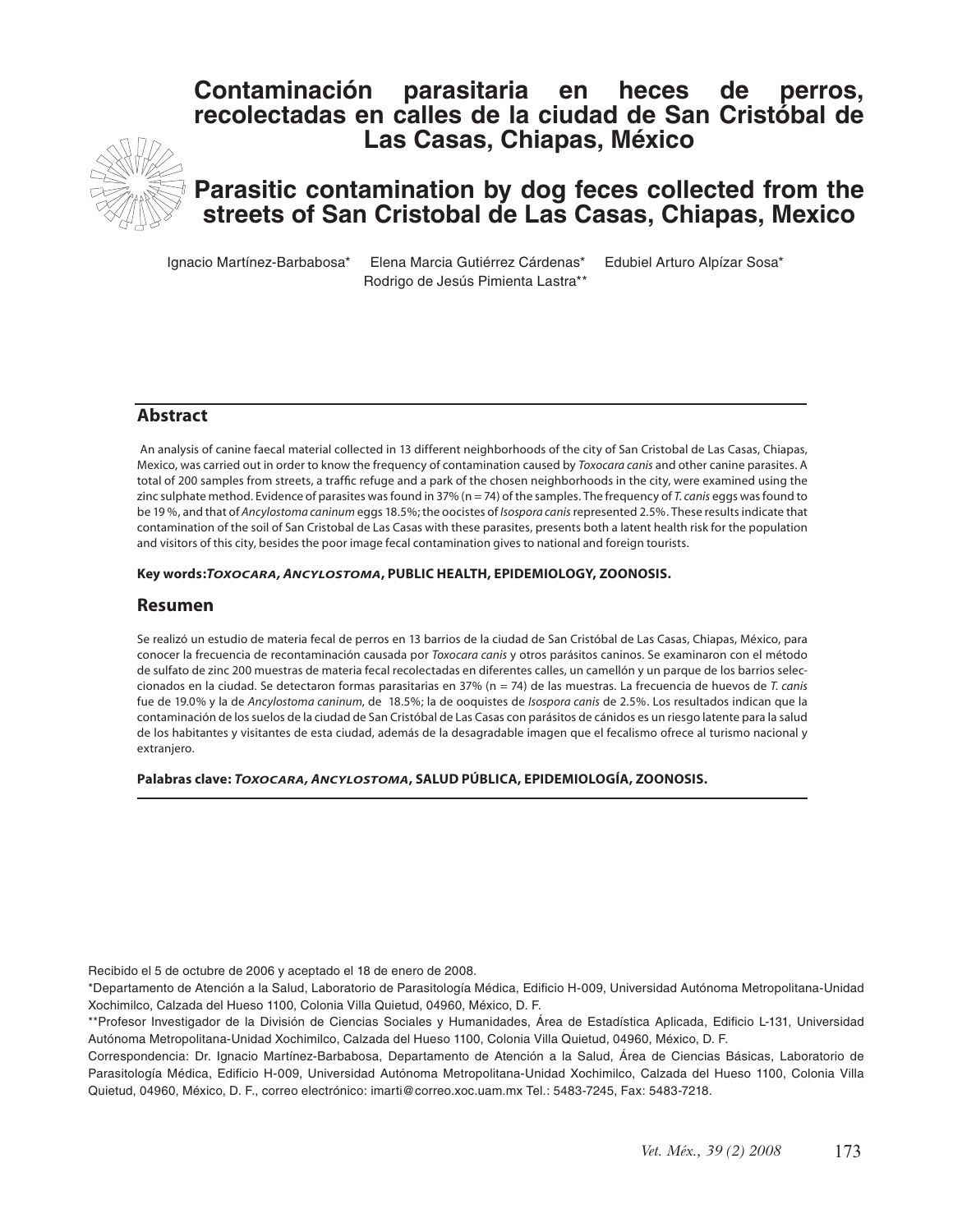## **Introduction**

The contamination of the soil by dog feces is an important problem in every country, including the developed ones,<sup>\*1</sup> according to the rates of soil infection by *Toxocara canis* eggs reported in London, important problem in every country, including the developed ones,\*<sup>1</sup> according to the rates of England,  $6.3\%;^2$  Marche, Italy,  $26.2\%;^3$  Tokushima, Japan, 87.5%;<sup>4</sup> Connecticut, USA, 14.4%;<sup>5</sup> Dublin, Ireland 32 $\%; ^{6}$  and Bratislava, Slovakia, 18.7 $\%$ . $^{7}$ 

An environment polluted by dog feces permits the transmission of parasitic zoonotic diseases, especially those caused by the intestinal nematodes of canines such as *T. canis.* This produces visceral and ocular larva migrans in humans. There is also *A. caninum*  which produces cutaneous larva migrans (CLM). $^{2,7}$ 

The city of San Cristobal de Las Casas in Chiapas has a particular epidemiological relevance, given that it is an important tourist destination both for Mexicans themselves and for foreign tourists. It conserves a colonial period atmosphere which invites the visitor to take a walk and get to know its architecture, traditional neighborhoods and churches. However, since a great deal of faecal material can be seen in the streets and parks of the city, the aim of the present research was to get to know the rate of contamination by eggs of *T. canis* and *A. caninum* of the streets and gardens located in the tourist zone of the city.

#### **Material and methods**

San Cristobal de Las Casas has 112,442 inhabitants. It is located in the region of the Altos de Chiapas, in the centre of the state of the same name at 16° 45' N, 92° 38' W at 2 120 masl. It is 83 km from Tuxtla Gutierrez, by freeway, and 56 km by the toll road. The San Cristobal valley is approximately  $72 \text{ km}^2$  in extent. It has a cool subhumid climate with summer rains. The average annual temperature is 14°C and the average rainfall is  $1\,186.8\,\mathrm{mm.}^8$ 

## *Delimitation of the studied area*

Samples were taken from 33 sites within 13 of the 22 municipal neighborhoods which make up the city. Selection was systematic and took into account the high levels of fecal contamination to be found in the areas most visited by tourists.

#### *Collection of the samples*

During the last five days of 2005, 200 samples of canine fecal material were collected from 31 streets, a traffic refuge and a park in San Cristobal de Las Casas. A hundred and seventy six samples were obtained from the first site, 14 from the second and 10 from the third

## **Introducción**

La contaminación de los suelos con materia fecal de perros es un problema de magnitud considerable en cualquier parte del mundo, incluso en países desarrollados\*,<sup>1</sup> como lo indican las fecal de perros es un problema de magnitud considerable en cualquier parte del mundo, tasas de infestación del suelo con huevos de *T. canis*  registradas en Londres, Inglaterra, 6.3%;<sup>2</sup> Marche, Italia, 26.2%;<sup>3</sup> Tokushima, Japón, 87.5%;<sup>4</sup> Connecticut, Estados Unidos de América, 14.4%<sup>5</sup> Dublín, Irlanda, 32%; $^6$  Bratislava, Eslovaquia, 18.7%. $^7$ 

La contaminación ambiental con heces caninas facilita la transmisión de zoonosis parasitarias, especialmente las causadas por nematodos intestinales del perro, como *Toxocara canis*, que en el humano produce los síndromes de larva migratoria visceral y ocular; además de *Ancylostoma caninum*, que produce el síndrome de larva migratoria cutánea  $(LMC)^{2,7}$ 

La ciudad de San Cristóbal de Las Casas, Chiapas, México, adquiere especial relevancia epidemiológica debido a que es una ciudad turística por excelencia, visitada diariamente por un número considerable de paseantes, tanto nacionales como extranjeros. Ciudad colonial que invita al turista a recorrerla caminando, para conocer mejor su arquitectura, barrios e iglesias. Sin embargo, debido a la gran cantidad de materia fecal que se observa en calles y jardines de la ciudad, se propuso como objetivo de esta investigación, conocer la tasa de contaminación con huevos de *T. canis* y *A. caninum* de calles y jardines ubicados en la zona más turística de la ciudad.

## **Material y métodos**

La ciudad de San Cristóbal de Las Casas cuenta con 112 442 habitantes. Se ubica en el centro de Chiapas, en la región de los Altos, a 16º 45' N, 92°38´ O y 2 120 msnm; a 83 km de distancia de Tuxtla Gutiérrez, por la carretera libre, y 56 km de distancia por la supercarretera. El valle de San Cristóbal mide casi 72 km<sup>2</sup>; se caracteriza por su clima templado y subhúmedo, con lluvias durante el verano, temperatura promedio anual de 14°C, y precipitación pluvial promedio de 1 186.8 mm.<sup>8</sup>

## *Delimitación del área de estudio*

Para cumplir con el objetivo del estudio únicamente se muestrearon 33 sitios en 13 de los 22 barrios que forman la ciudad. La selección se realizó de manera sistemática, considerando sus altos niveles de contaminación fecal, en los sitios más visitados por el turismo nacional e internacional.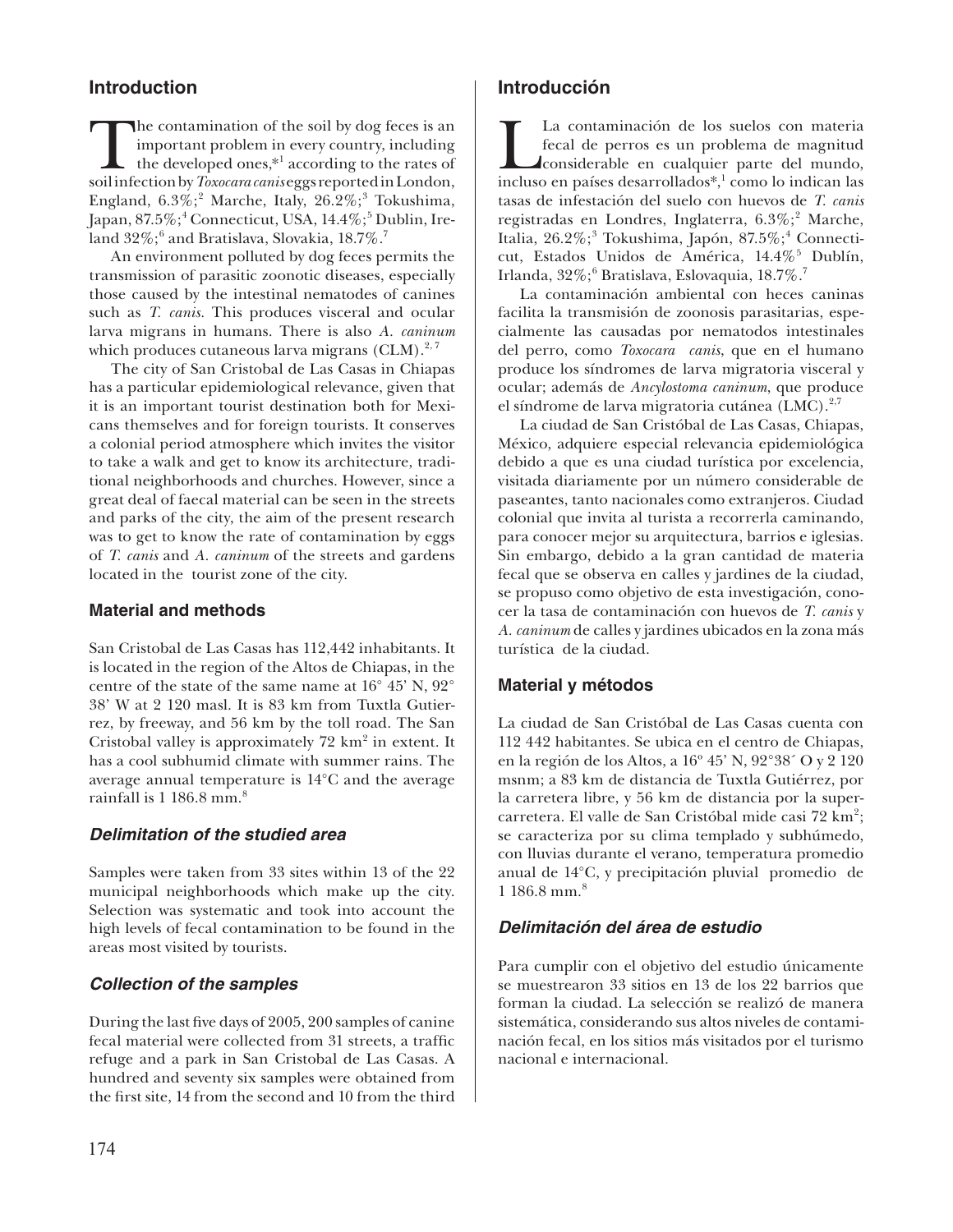(Figure 1). Each sample was placed in a clean widemouthed plastic jar which was then sealed. Each jar contained 50mL of formol diluted with an isotonic saline solution at 0.85% to ensure that the parasite samples did not suffer any alterations as a result of bacterial action. The flasks were labelled with a number to indicate the place where they had been collected. All the samples were placed in portable ice boxes with dry ice to be transported to the laboratories of the Universidad Autonoma Metropolitana (UAM), Xochimilco section in Mexico City.

## *Coprological analysis*

In the Medical Parasitology Laboratory of the UAM, the coprological analysis was performed. Each sample of feces was individually processed using the zinc sulphate method 1:180. The supernatant was used to prepare specimens stained with parasitological lugol directly from the sample. These were analyzed using optical microscopes\* at 100X and 400X. The identification of the parasites was done on the basis of their morphology.<sup>9</sup>

## *Statistical analysis*

The data from the samples was arranged and codified in Excel. Variables studied were: site of collection, results of the laboratory analysis and the diagnoses. Subsequently, to construct the indicators which will be presented, the SPSS (Statistical Package for Social Science) was used.

## *Recolección de las muestras*

Durante los últimos cinco días de 2005 se recolectaron 200 muestras de materia fecal canina en 31 calles, un camellón y un jardín de la ciudad de San Cristóbal de Las Casas. En el primer sitio se obtuvieron 176 muestras, 14 en el segundo y 10 en el tercero (Figura 1). Cada muestra se colocó en un envase de plástico limpio, de boca ancha con tapa, que contenía 50 mL de formol diluido en solución salina isotónica a 0.85%, para evitar que las formas parasitarias sufrieran alteraciones debido a la acción bacteriana; los frascos se rotularon con el número del sitio de recolección. El total de las muestras se colocó en hieleras portátiles con hielo seco para su traslado a los laboratorios de la Universidad Autónoma Metropolitana (UAM), Unidad Xochimilco, en la Ciudad de México.

## *Examen coprológico*

En el Laboratorio de Parasitología Médica de la UAM se realizó el examen coprológico, donde cada muestra de materia fecal se procesó individualmente con el método de sulfato de zinc 1:180. Con el sobrenadante se realizaron preparaciones en fresco, teñidas con lugol parasitológico, para analizarlas en microscopios de campo claro\* a 100X y 400X. La identificación de los parásitos se realizó de acuerdo con su morfología.<sup>9</sup>

## *Análisis estadístico*

Los datos de la muestra se organizaron y codifica-

\*Carl Zeiss, Alemania.



**Figura 1:** Sitios de recolección de materia fecal canina en San Cristóbal de Las Casas, Chiapas, México, 2005.

**Figure 1:** Collection sites of canine fecal matter in San Cristobal de Las Casas, Chiapas, Mexico, 2005.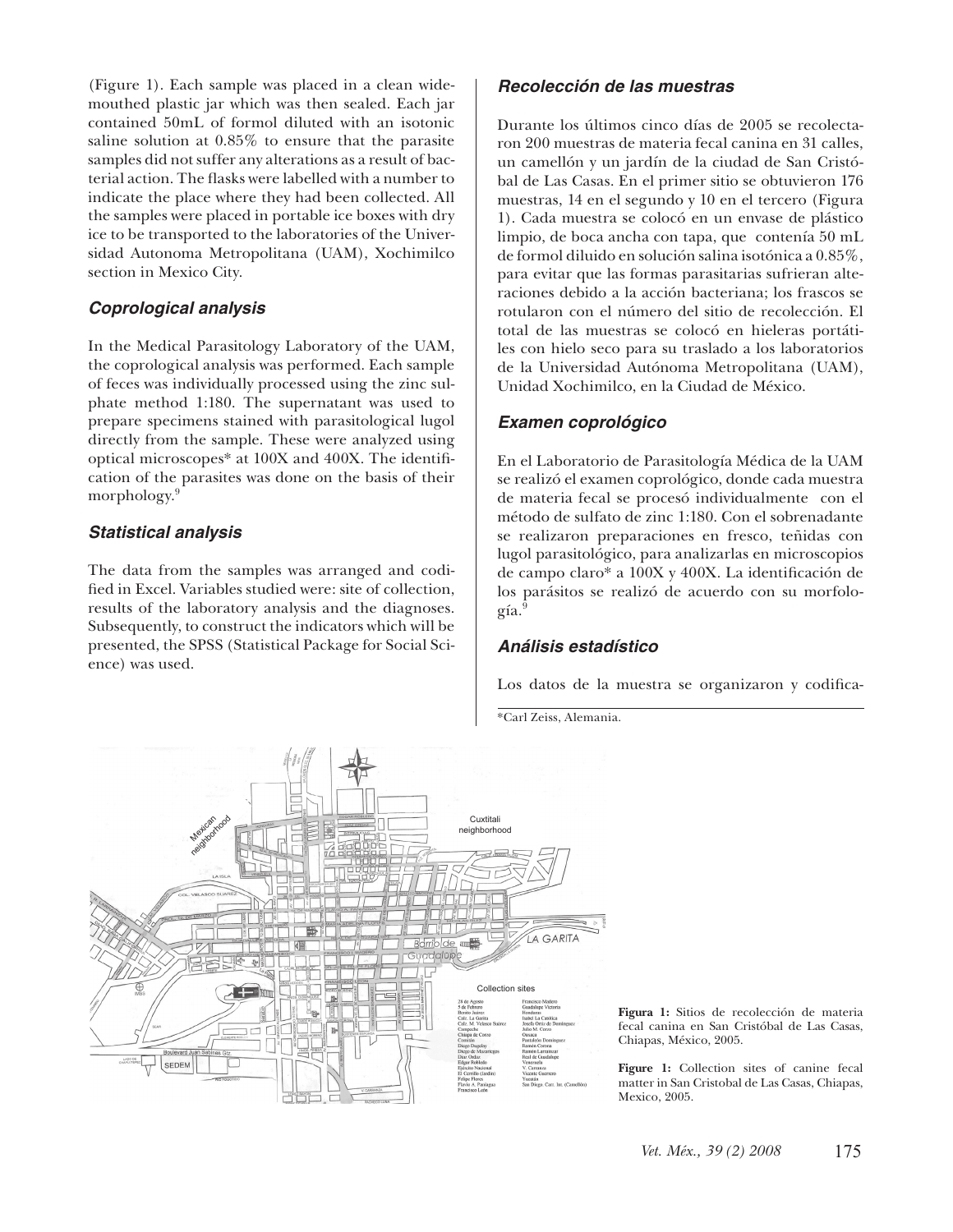#### **Results**

Several kinds of parasites were detected in 37% (n = 74) of the samples. The frequency of *T. canis* eggs was 19%, of *A. caninum* eggs 18.5%, and of *Isospora canis* oocysts 2.5%.The eggs were observed at different stages of evolution: from one to four blastomeres, morula and larvae. Table 1 presents the distribution of the sample according to the site from which it was collected. The first column shows the neighborhoods whose streets turned out to be positive for helminth eggs. Guadalupe was the most contaminated with 29.8%, followed by Santa Lucia with 19.3%, El Centro with 10.5%, Mexicanos and San Ramon with 7% each, 14 de Septiembre, El Cerrillo and Mercado with 5.3%, and all the others with 3.5% or less. The neighborhoods which were most contaminated were: Guadalupe with 50, El Cerrillo with 29, Santa Lucia with 25 and El Centro with 22.

Table 2 presents the results by site of collection where the percentages of the different parasites found may be observed. The traffic refuge which crosses the city and forms part of the Pan-American Highway, sampled near Barrio de San Diego, showed the highest level of contamination by parasites (71.4% of the analyzed samples), with a frequency of 28.6% for *A. caninum,* 42.8% for *T. canis*, and 28.6% for *I. canis.* From the four samples positive to *I.canis*, two were also positive to *A. caninum* and two to *T. canis.* It should also be noted that in the samples collected from the atriumron en un archivo de Excel, con las variables: localización de los sitios donde se recolectó, resultados de los análisis de laboratorio y los diagnósticos. Después, para la construcción de los indicadores que se presentan, se utilizó el SPSS (Statistical Package for Social Science).

#### **Resultados**

Se detectaron diferentes formas parasitarias en 37% (n = 74) de las muestras. La frecuencia de huevos de *T. canis* y de *A. caninum* fue de 19% y 18.5%, respectivamente, y la de ooquistes de *Isospora canis*, de 2.5%. Los huevos se observaron en diferentes estados de evolución: con uno a cuatro blastómeros, mórula y larvados. El Cuadro 1 presenta la distribución de la muestra en diferentes sitios de recolección. En la primera parte se anotan los barrios en cuyas calles el hallazgo de huevos de helmintos resultó positivo. Se observa que en el barrio de Guadalupe se presentó la mayor presencia de formas parasitarias, con frecuencia de 29.8%; le siguieron los barrios Santa Lucía con 19.3%, El Centro con 10.5%, Mexicanos y San Ramón con 7% cada uno; 14 de Septiembre, El Cerrillo y Mercado con 5.3%, y los restantes con 3.5% o menos. Los barrios en cuyas calles se presentó mayor cantidad de materia fecal, fueron: Guadalupe, 50; El Cerrillo, 29; Santa Lucía, 25; y el Centro, 22, éstos aportaron más observaciones al estudio.

## **Cuadro 1**  DISTRIBUCIÓN DE LAS MUESTRAS DE LAS CALLES QUE RESULTARON POSITIVAS POR BARRIO DISTRIBUTION OF THE SAMPLES FROM THE STREETS WHICH SHOWED POSITIVE RESULTS BY NEIGHBORHOOD

|                  | Positive       |       | <b>Negative</b> |       | Total          |       |
|------------------|----------------|-------|-----------------|-------|----------------|-------|
| Collection site  | samples        | $\%$  | samples         | $\%$  | samples        | $\%$  |
| Neighborhood     |                |       |                 |       |                |       |
| 14 de Septiembre | 3              | 5.3   | 3               | 2.5   | 6              | 3.4   |
| La Almolonga     | 2              | 3.5   | $\overline{4}$  | 3.4   | 6              | 3.4   |
| El Centro        | 6              | 10.5  | 16              | 13.4  | 22             | 12.5  |
| El Cerrillo      | 3              | 5.3   | 16              | 13.4  | 29             | 10.8  |
| Guadalupe        | 17             | 29.8  | 33              | 27.7  | 50             | 28.4  |
| La Garita        | $\overline{2}$ | 3.5   | $\overline{2}$  | 1.7   | $\overline{4}$ | 2.3   |
| La Isla          | ı.             | 1.8   | $\overline{c}$  | 1.7   | 3              | 1.7   |
| La Merced        | 1              | 1.8   | 10              | 8.4   | 11             | 6.3   |
| Mercado          | 3              | 5.3   | $\overline{2}$  | 1.7   | 5              | 2.8   |
| Mexicanos        | 4              | 7.0   | 8               | 6.7   | 12             | 6.8   |
| San Ramon        | $\overline{4}$ | 7.0   | 9               | 7.6   | 13             | 7.4   |
| Santa Lucia      | 11             | 19.3  | 14              | 11.8  | 25             | 14.2  |
| <b>Total</b>     | 57             | 100.0 | 119             | 100.0 | 176            | 100.0 |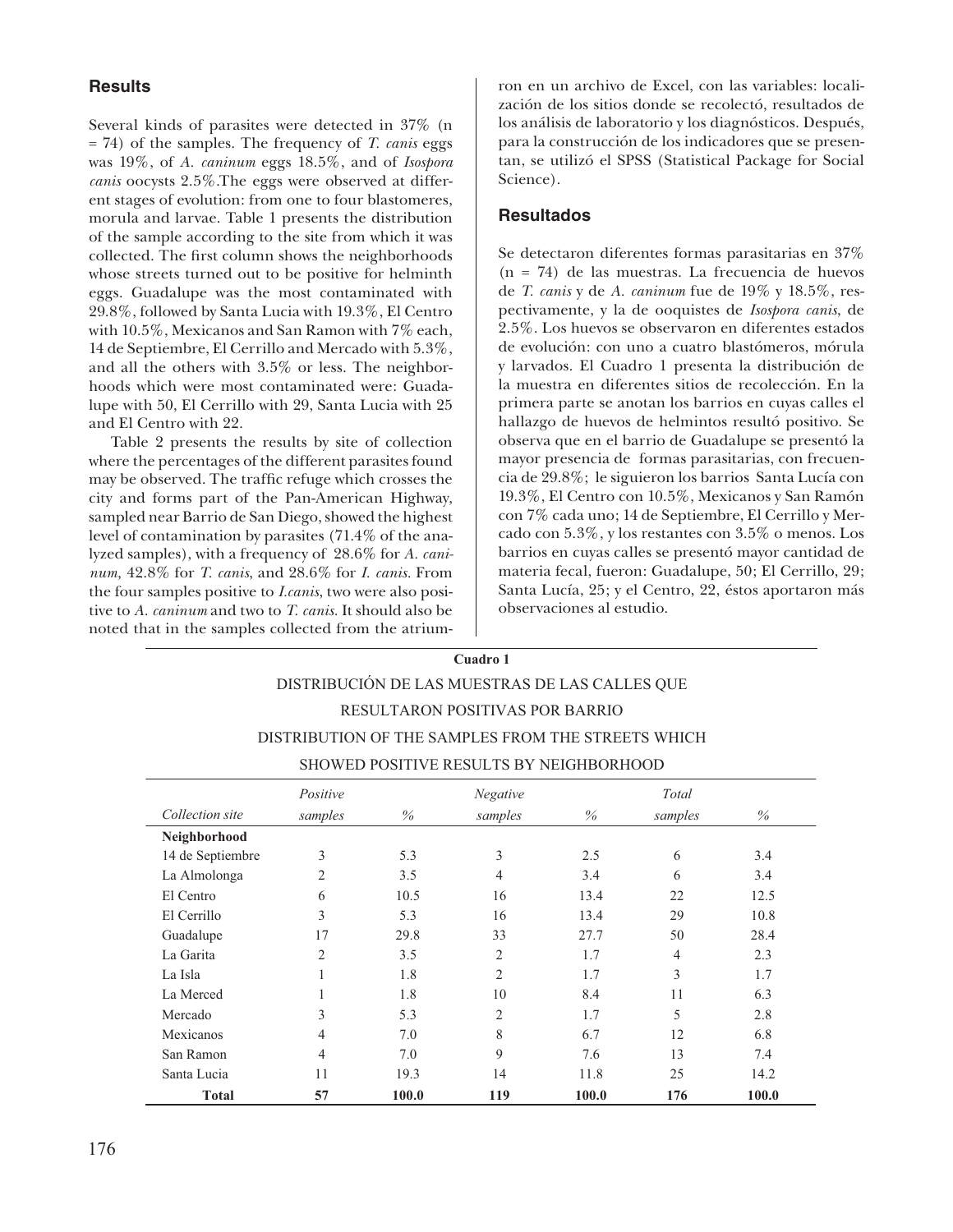garden of the church of Señor de la Transformacion, in El Cerrillo neighborhood, the following parasite frequencies were found: *T. canis* eggs 40%, *A. caninum* eggs 20% and *I. canis* cysts 10% (50% of the samples analyzed); there, a sample of fecal material resulted positive to *I. canis* and *A. caninum.* On the street sidewalks there were fewer parasites: *T. canis* 15.9% and *A. caninum* 17% (31.8% of the samples analyzed).

#### **Discussion**

San Cristobal de Las Casas is a colonial city which still preserves small squares, cobbled streets and red tiled roofs, among other things, inviting the tourists to walk along. In its traditional markets, where the ethnic groups of the region have a considerable presence, the public can find a wide range of products from vegetables and fruit to pottery, together with the traditional gaily-coloured textiles and other craft products of tourist interest. However, despite these attractions, the tourist also takes away with him the disagreeable impression left by the fecal contamination of the city.

Contamination of the soil of San Cristobal de Las Casas by *T. canis* eggs is considerable, particularly in the traffic refuge of the Pan-American Highway which crosses the city and in the area of Guadalupe, as well as in the case of *A. caninum* in the atrium-garden El Cerrillo church.

The high level of contamination (42.8%) by *T. canis* eggs registered in the traffic refuge of the Pan-American Highway, or Boulevard Juan Sabines, which crosses the city, merits particular epidemiological attention, as the fecal material is cleared up infrequently, there is a constant presence of *T. canis*  eggs. These are continually carried about by the air currents produced by passing cars. This favors possible inhaling and swallowing of the eggs, as well as the development of the infection in those who work or live close by.

El resultado del estudio por sitio de recolección de heces se presenta en el Cuadro 2, donde se anotan los porcentajes de los diferentes parásitos observados. El camellón que cruza la ciudad y forma parte de la Carretera Panamericana, muestreado cerca del Barrio de San Diego, registró el mayor hallazgo de formas parasitarias (71.4% de las muestras analizadas), con frecuencia de 28.6% para *A. caninum*, 42.8% para *T. canis* y 28.6% para *I. canis*. De las cuatro muestras positivas a *I. canis,* dos lo fueron a *A. caninum* y dos a *T. canis.* También resalta que en las muestras recolectadas en el atrio-jardín de la iglesia del Señor de la Transformación, en el barrio El Cerrillo, se detectaron huevos de *T. canis* con frecuencia de 40%; de *A. caninum* con 20%, y quistes de *I. canis* en 10% (50% de las muestras analizadas), ahí una muestra de materia fecal resultó positiva a *I. canis* y *A. caninum*. En las aceras de las calles la presencia de formas parasitarias fue menor que las anteriores, con frecuencia de 15.9% para *T. canis*, y 17% para *A. caninum* (31.8% de las muestras analizadas).

#### **Discusión**

San Cristóbal de Las Casas es una de las ciudades coloniales que aún conserva sus plazuelas, calles empedradas y techos de teja roja, entre otras características, que invitan al turista a recorrerla a pie. En sus tradicionales mercados, en donde coinciden etnias indígenas de la región, se ofrece al público gran variedad de productos, desde hortalizas hasta cerámicas, o bien sus tradicionales textiles llenos de colorido, artesanías muy solicitadas por el turismo nacional y extranjero. Sin embargo, a pesar de esta agradable experiencia, el turista se lleva también la desagradable imagen de la gran contaminación fecal que se observa en la ciudad.

La contaminación de los suelos de la ciudad de San Cristóbal de Las Casas con huevos de *T. canis* es considerable, sobre todo en el camellón de la Carretera

| Cuadro 2<br>TASAS DE FRECUENCIA DE Toxocara, Ancylostoma E Isospora<br>POR SITIO DE RECOLECCIÓN<br>FREQUENCY RATES OF Toxocara, Ancylostoma AND Isospora<br>BY SITE OF COLLECTION |                     |              |                        |              |                          |             |  |  |  |
|-----------------------------------------------------------------------------------------------------------------------------------------------------------------------------------|---------------------|--------------|------------------------|--------------|--------------------------|-------------|--|--|--|
| Collection<br>site                                                                                                                                                                | Toxocara<br>canis   | $\%$         | Ancylostoma<br>caninum | $\%$         | <i>Isospora</i><br>canis | $\%$        |  |  |  |
| <b>Street</b><br>Traffic<br>refuge                                                                                                                                                | 28/176<br>$6***/14$ | 15.9<br>42.9 | 30/176<br>$4**/14$     | 17.0<br>28.6 | $4**/14$                 | 28.6        |  |  |  |
| Garden<br><b>Total</b>                                                                                                                                                            | 4/10<br>38/200      | 40.0<br>19.0 | $3*/10$<br>37/200      | 30.0<br>18.5 | $1*/10$<br>5/200         | 10.0<br>2.5 |  |  |  |

\*One sample contained both parasites

\*\*Two samples contained both parasites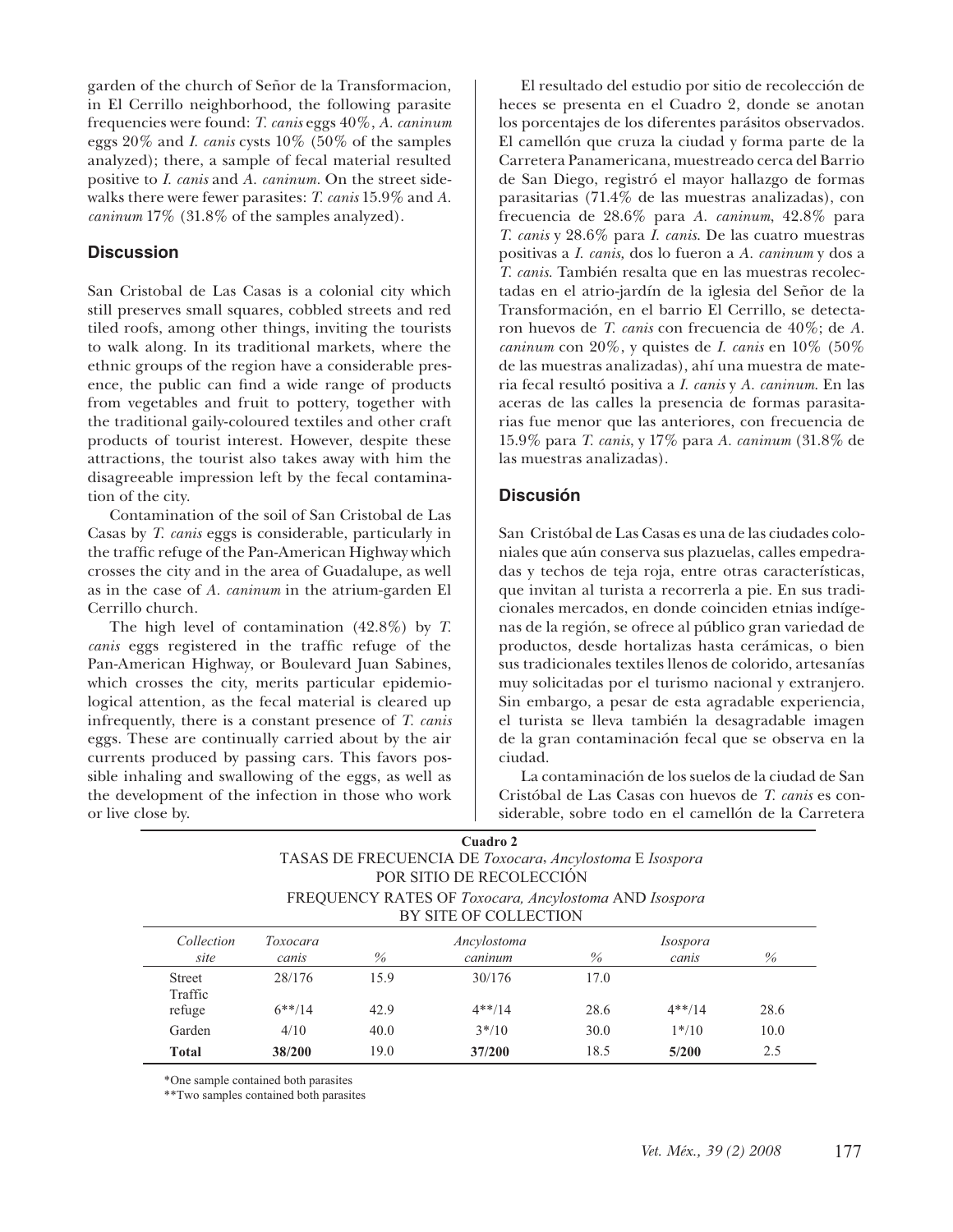Epidemiologically, the prevalence of 20% of contamination by *T. canis* eggs in the atrium-garden of the church of the Sr. de la Transformacion, in El Cerrillo, is the result of accumulated rubbish. The garden has become a source of infection both for the local people and the members of different ethnic groups who use it as a meeting place, dining area or place to rest before returning to their home communities; besides, some of them wear open shoes. This contamination represents a health risk for tourists visiting this site.

The urbanization of the city does not allow the development of *T. canis* and *A. caninum* defecated by animals on the streets and sidewalks, that situation is favored by frequent rains that wash these eggs into the drainage system. Nevertheless, the frequency of registered eggs is an indicator of the quantity of infected animals which freely defecate in the city.

The biotic potential of *T. canis* is enormous, from an epidemiological point of view. A female is able to produce up to 200 thousand eggs per day. The Pan-American Health Organization (OPS for its Spanish meaning) estimates that a gram of fecal material from a puppy may contain 15 thousand *T. canis* eggs. Once evacuated, these are dispersed by wind, rain, people stepping on them or vectors.<sup>10</sup> Their thick capsule walls make them resistant to cold and other climatic changes, which means that they may survive for many years.11 Therefore, although the surface of the soil may seem clear because the fecal material has disintegrated, or because its smell has faded, it may in fact be heavily infested with parasites.

Soil contaminated with *T. canis* eggs is the main source of human infection.<sup>12</sup> Water sprinklers in parks create ideal conditions for their survival, perhaps for months or years, awaiting an unwary host. Children are the most vulnerable, especially those under 8 years old, who are frequently in touch with contaminated soil and have bad hygienic habits. Once the host is found, the parasites choose the intestine as their starting point, successively converting into larva and crossing the intestinal wall to be disseminated by the blood to different organs such as: brain, lungs, heart, liver or eyes.12,13 In the last case, ocular toxocariasis (OLM) is manifested, the most serious clinical manifestation of this infection, because just one larva may cause unilateral blindness.<sup>11</sup> The risk of living in contaminated floors by *T. canis* is so great that a case of congenital ocular toxocariasis in a newborn child was recently reported.<sup>14</sup> Sight is lost as a result of acute inflammation of the retina and the optic nerve.<sup>2,7,9-14</sup>

Although *A. caninum* is a less aggressive nematode than *T. canis,* it causes cutaneous larva migrans syndrome in humans. This results in irritation and itching of the skin. In this case, it is possible to observe a winding lesion made by the movement of the larva in Panamericana que cruza la ciudad y en el barrio de Guadalupe, situación que se repite en el caso de *A. caninum* en el jardín y el atrio de la iglesia del barrio El Cerrillo.

La alta contaminación (42.8%) con huevos de *T. canis* registrada en el camellón ubicado en la Carretera Panamericana, o Boulevard Juan Sabines, que cruza la ciudad, tiene especial relevancia epidemiológica, pues al no realizar frecuentemente la recolección de la materia fecal, los huevos de *T. canis* quedan libres, por lo que su dispersión es continua debido a las corrientes de aire que ininterrumpidamente producen los automotores al transitar por la cinta asfáltica, lo que favorece la posible inhalación y deglución de los huevos, así como el desarrollo de la infección en personas que laboran y habitan alrededor de esta fuente de infección.

Epidemiológicamente, la prevalencia de 20% de contaminación con huevos de *T. canis* en el atriojardín de la iglesia del Señor de la Transformación, en el barrio El Cerrillo, se favorece debido a la acumulación de basura, que lo convierte en fuente de infección tanto para los habitantes de dicho barrio, como para los diferentes grupos de indígenas que lo utilizan como centro de reunión, comedor o área de descanso antes de retornar a sus comunidades; además, algunos de ellos no usan calzado cerrado. Esa contaminación representa un riesgo para los turistas que frecuentan este barrio.

La urbanización de la ciudad no permite el desarrollo de huevos de *T. canis* y *A. caninum* evacuados por los animales en aceras y calles, esa situación es favorecida por las frecuentes lluvias que arrastran hacia el drenaje los huevos de estos helmintos. Sin embargo, la frecuencia de huevos registrada es un indicador de la cantidad de animales infectados que defecan libremente en la ciudad.

El potencial biótico de *T. canis* es enorme desde el punto de vista epidemiológico, debido a que una hembra es capaz de producir hasta 200 mil huevos al día. La Organización Panamericana de la Salud (OPS) ha estimado que un gramo de materia fecal de un perro cachorro puede contener hasta 15 mil huevos de *Toxocara*, que al ser evacuados en la vía pública son disgregados por la acción del pisoteo, la lluvia, el viento o por vectores.10 Sus gruesas cubiertas los hacen resistentes al frío y a los cambios ambientales, por lo que pueden sobrevivir muchos años.<sup>11</sup> De tal forma que contra lo que habitualmente se cree, la superficie del suelo puede parecer limpia porque la materia fecal se desintegró o porque no existe olor alguno, pero puede estar infestada.

El suelo contaminado con huevos larvados de *T. canis* es la principal fuente de infección humana.12 En los parques, el riego constante del suelo ofrece condi-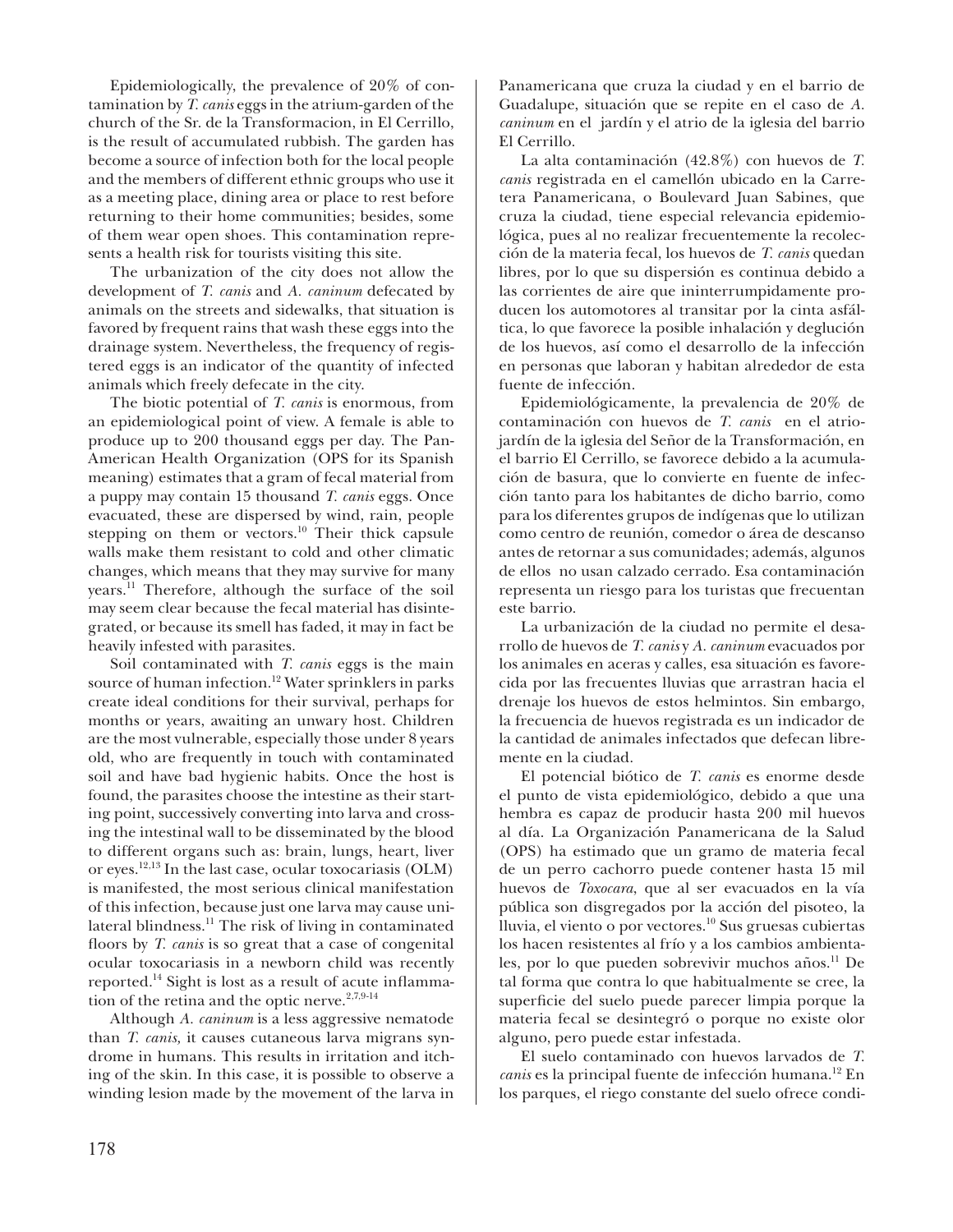the subcutaneous cellular tissue. Its action is limited to the skin because it is unable to invade the deeper tissues. The indigenous ethnic groups are particularly vulnerable to this infection, above all if they go barefoot.

The total frequency of *T. canis* found in San Cristobal de Las Casas (17%) is similar to those reported in Buenos Aires<sup>15,16</sup> and Mexico City<sup>17</sup> but inferior to that found in Marche, Italia<sup>3</sup> and Gualeguaychu (Argentina).18 The frequency of *A. caninum* found in this research is lesser than that found in Buenos Aires<sup>15</sup> and Sao Paulo.<sup>19</sup> Another interesting finding of the present study is the relatively low presence of coccidium, which coincides with data registered in Corrientes, Argentina.16

With the objective to solve this problem and considering that fecal contamination is not only because of stray dogs but also pets, the following short term public health actions are proposed: local authorities must take social consciousness of the problem and establish pertinent preventive actions to control stray dogs; fecal material must be cleaned up daily; there must be permanent campaigns to foster responsible dog ownership, inviting the owners to collect their dogs' excreta and dispose of it in an adequate way; and animals should be purged of parasites every 3 months, such actions will result in a healthier environment and more presentable city.

Results indicate that the high degree of contamination (42.8%) of the Pan-American Highway traffic refuge by *T. canis* eggs puts the inhabitants of this area of the city at considerable risk. Omnipresent fecal material in a tourist area like San Cristobal de Las Casas, Chiapas, gives a very bad impression, situation that may repeat in other geographic areas of the country with similar characteristics. Finally, it is important to mention that *I. canis* was always accompanied by one of the two helminths *T. canis* or *A. caninum*, something which requires further research.

#### **Referencias**

- 1. Acha PN, Szyfres B. Zoonosis y enfermedades transmisibles comunes al hombre y a los animales. 2ª ed. Publicación Científica N 503. Washinton DC, EUA: Organización Panamericana de la Salud, 1986:844- 849
- 2. Schantz PM. *Toxocara* larva migrans now. Am J Trop Hyg 1989;41:21-34.
- 3. Habluetzel A, Traldi G, Attili AR, Scuppa P, Marchetti R, Menghini G *et al.* An estimation of *Toxocara canis* prevalence in dogs, environmental egg contamination and risk of human infection in the Marche region of Italy. Vet Parasitol 2003;11;243-252.
- 4. Itoh N, Muraoka N, Aoki M, Itagaki T. Prevalence of *Toxocara canis* Infection in Household Dogs. Contents 2004;78:114-119.

ciones idóneas para que los huevos sobrevivan durante meses e incluso años, a la espera de un posible portador. La población infantil es la más vulnerable, sobre todo los menores de ocho años de edad, quienes están más en contacto con la tierra contaminada y tienen hábitos higiénicos precarios. Al instalarse en el portador, los huevos eligen el intestino para eclosionar y liberar larvas que atravesarán la pared intestinal y serán diseminadas por la sangre a distintos órganos (cerebro, pulmones, corazón, hígado, ojos).12,13 En este último caso, se manifiesta la toxocariasis ocular (LMO), forma clínica más grave de esta infección, puesto que una sola larva puede causar ceguera unilateral.11 El riesgo de habitar en suelos contaminados con huevos de *T. canis* es tan grave que recientemente se ha documentado un caso de toxocariasis ocular congénita en un recién nacido.<sup>14</sup> La pérdida de la visión sucede por efecto de inflamación aguda de la retina y el nervio óptico.<sup>2,7,9-13</sup>

Aunque *Ancyostoma caninum* es un nematodo no tan agresivo como *T. canis*, en el humano causa el síndrome de larva migrante cutánea, que se caracteriza por producir picazón o ardor cuando ingresa a través de la piel. En este caso, es posible observar una lesión serpenteante formada por el desplazamiento de la larva en el tejido celular subcutáneo, limitando su acción patógena a la piel, ya que es incapaz de invadir tejidos más profundos. La población indígena, sobre todo la que aún no usa calzado, es la más susceptible a ese problema.

La frecuencia global de *T. canis* obtenida en San Cristóbal de Las Casas (17.0%) es similar a la registrada en Buenos Aires<sup>15,16</sup> y en la Ciudad de México,<sup>17</sup> pero inferior a la de Marche, Italia, $^3$  y a la de Gualeguaychú, Argentina.18 En relación con *A. caninum,*  la frecuencia registrada en este trabajo está muy por debajo de lo que se ha encontrado en ciudades como Buenos Aires<sup>15</sup> y São Paulo.<sup>19</sup> Otro dato que emana de este estudio y que resulta interesante mencionar es el hallazgo de la relativa baja frecuencia de coccidios, que coincide con las cifras notificadas en Corrientes, Argentina.<sup>16</sup>

Con el propósito de lograr la solución a este problema y al considerar que la contaminación fecal del ambiente no sólo la producen los perros callejeros, sino también los perros con dueño, se proponen las siguientes acciones de salud pública a corto plazo: que las autoridades municipales tomen conciencia social del problema y establezcan medidas preventivas pertinentes para el control de los perros que deambulan libremente en la vía pública; recolectar a diario la materia fecal de la vía pública; realizar campañas permanentes de prevención en las que se fomente la propiedad y cuidado responsable de los perros, invitando a sus dueños a recoger las excretas de sus ani-